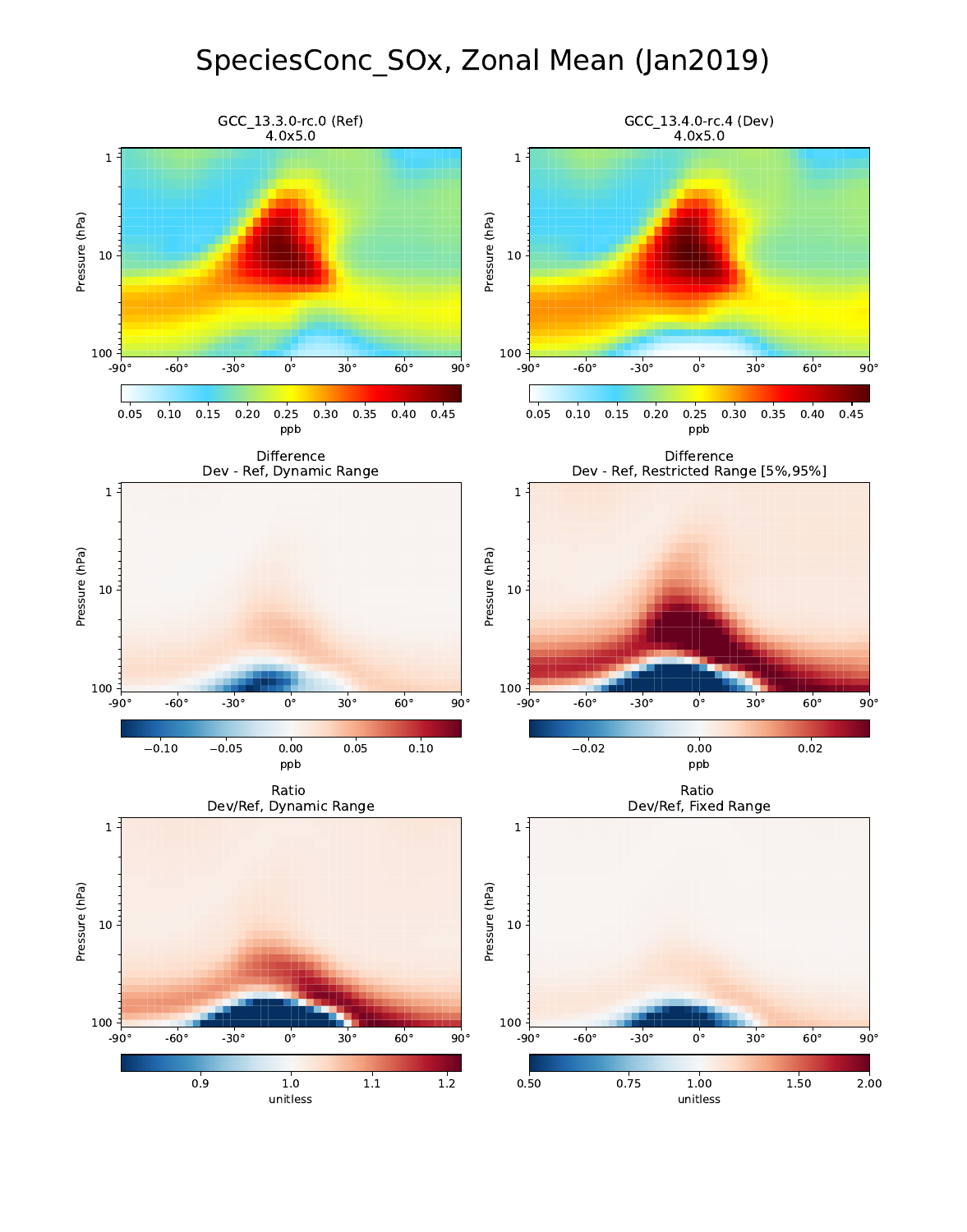## SpeciesConc\_DMS, Zonal Mean (Jan2019)

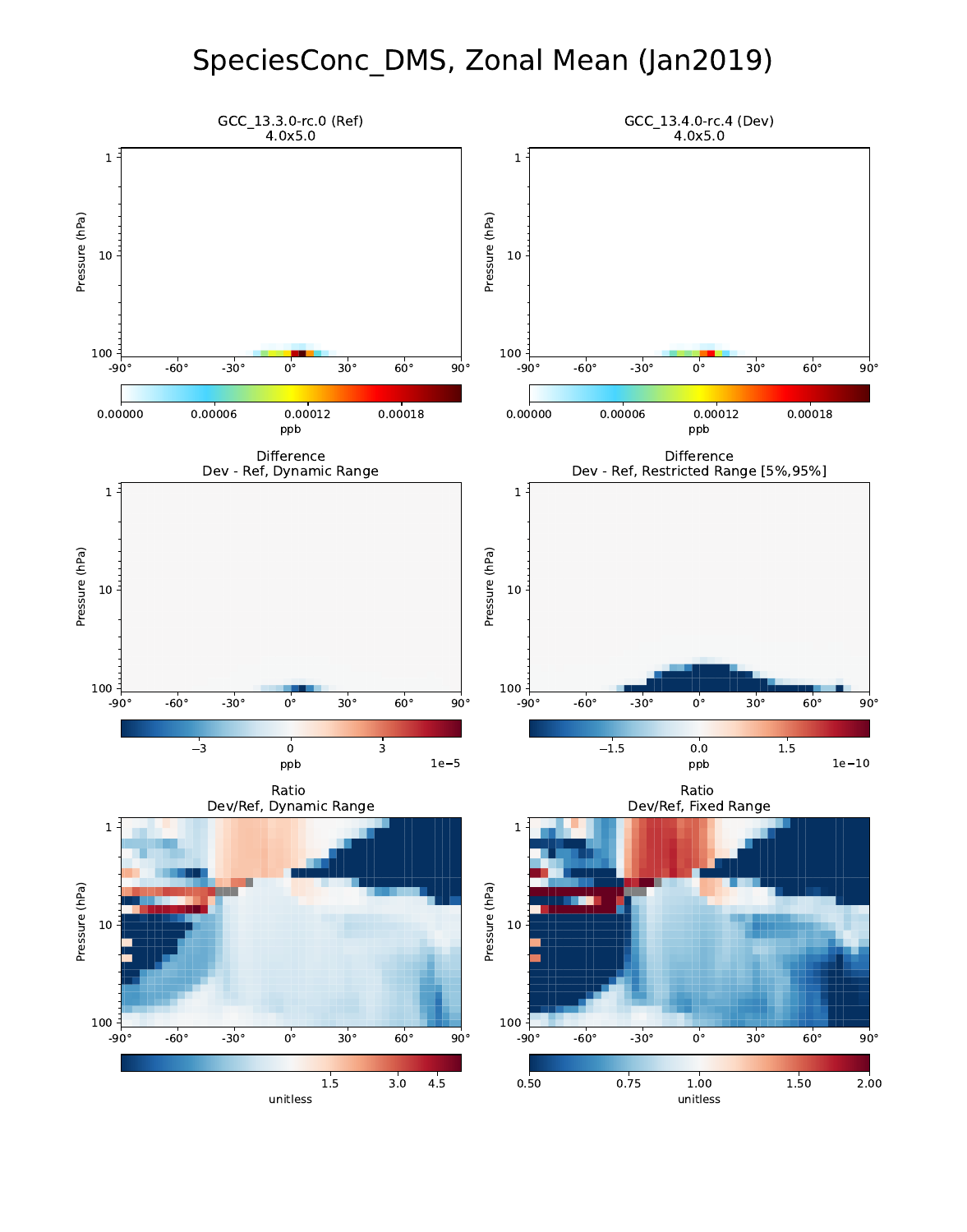## SpeciesConc\_HMS, Zonal Mean (Jan2019)

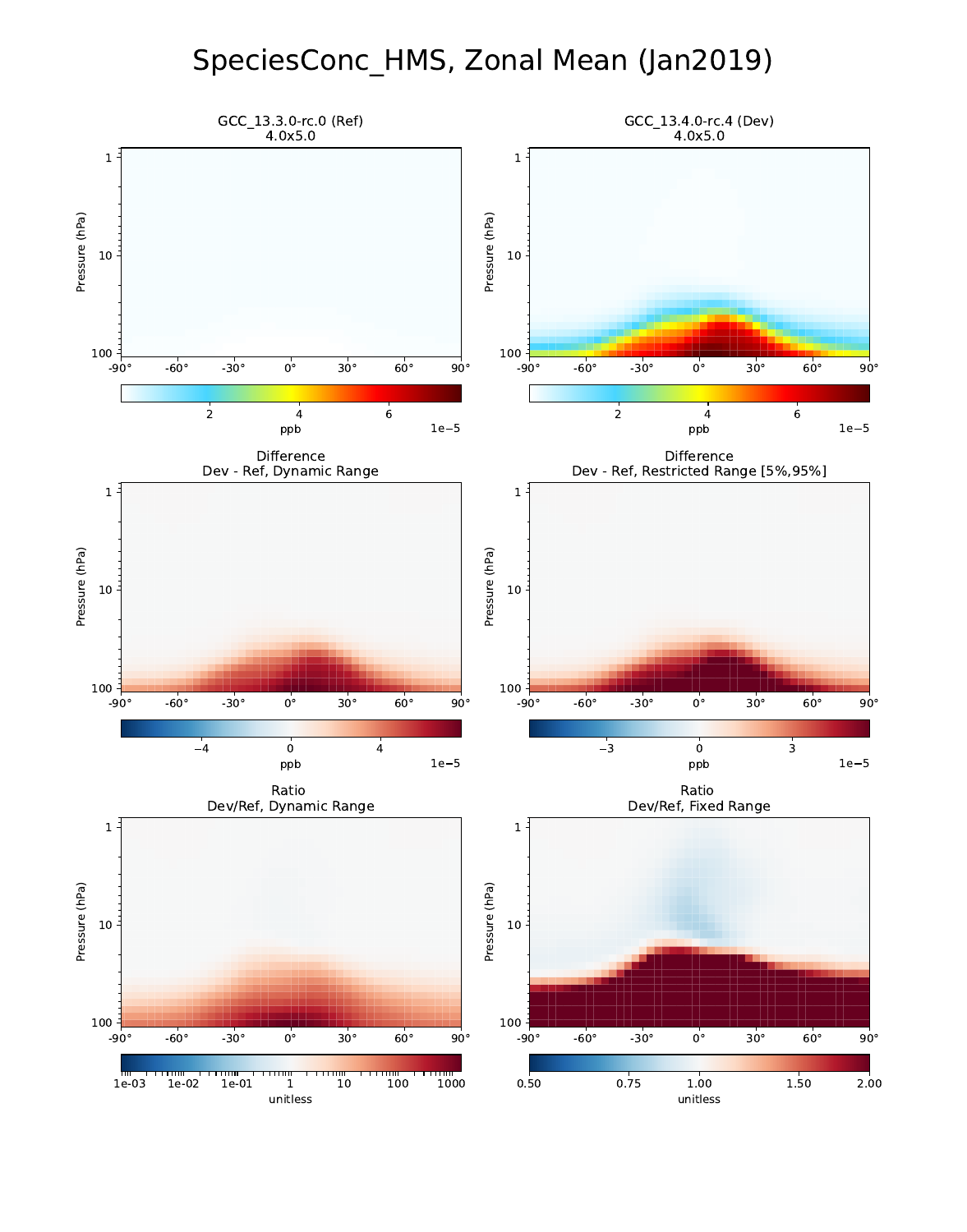## SpeciesConc\_MSA, Zonal Mean (Jan2019)

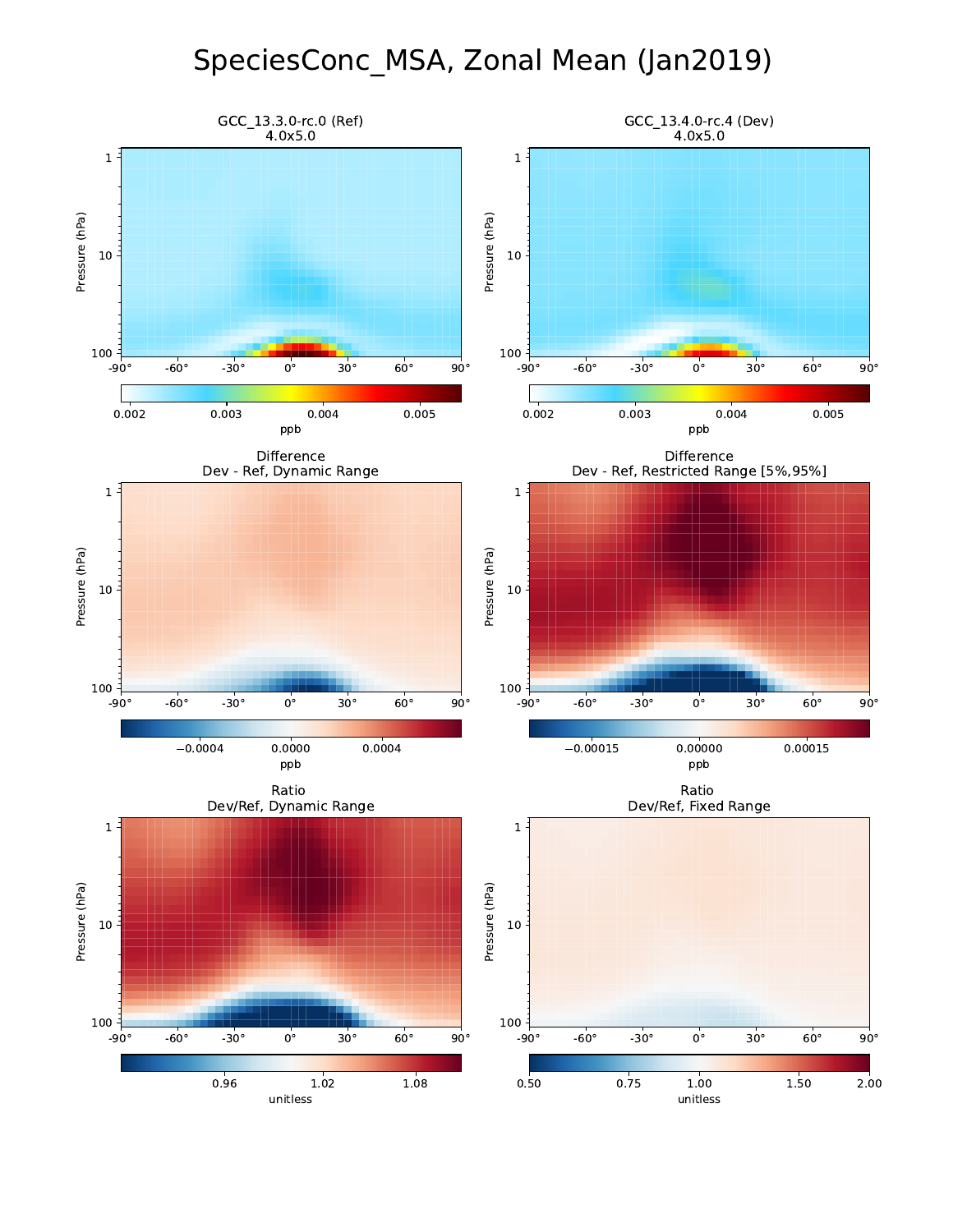# SpeciesConc\_OCS, Zonal Mean (Jan2019)

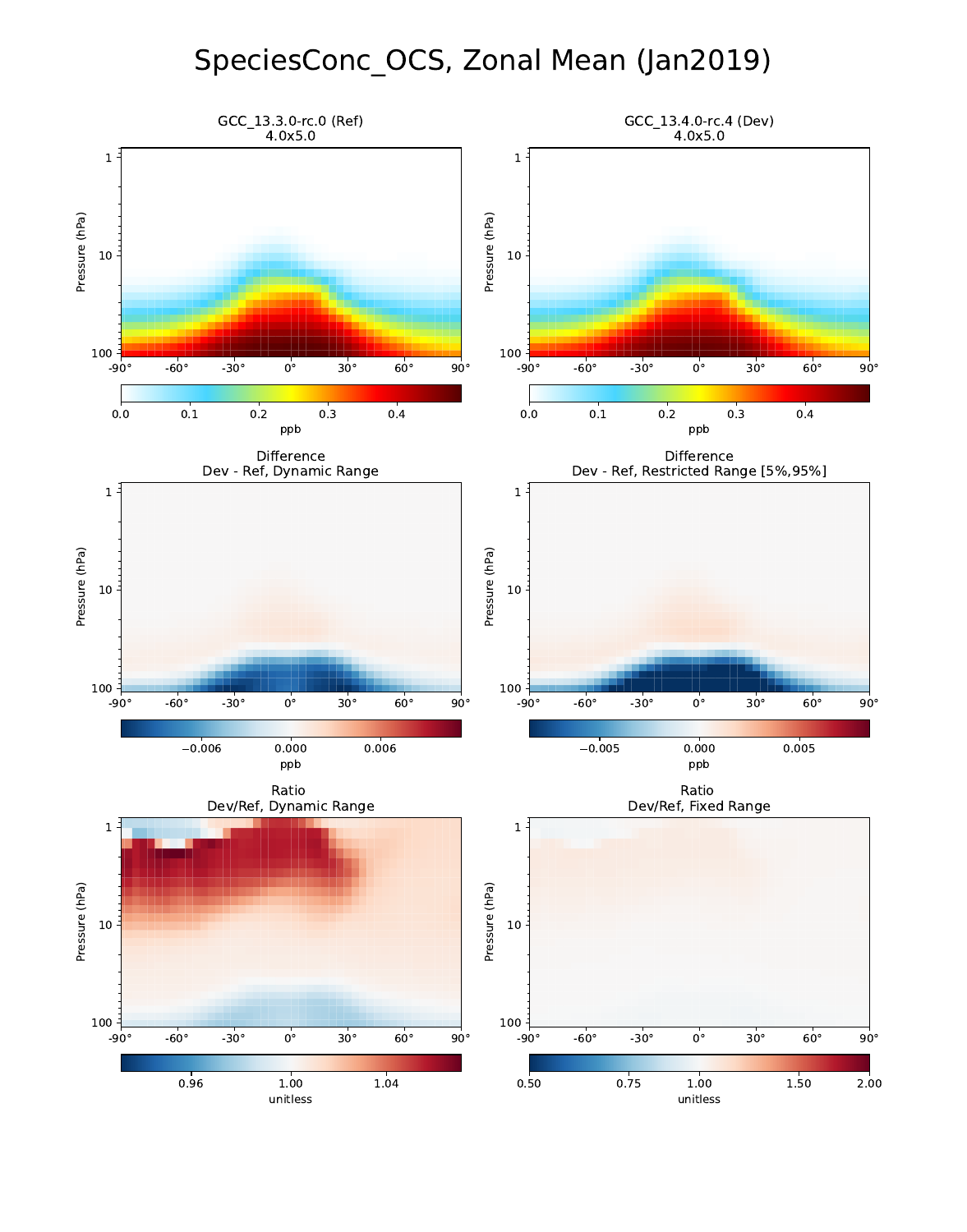# SpeciesConc\_SO2, Zonal Mean (Jan2019)